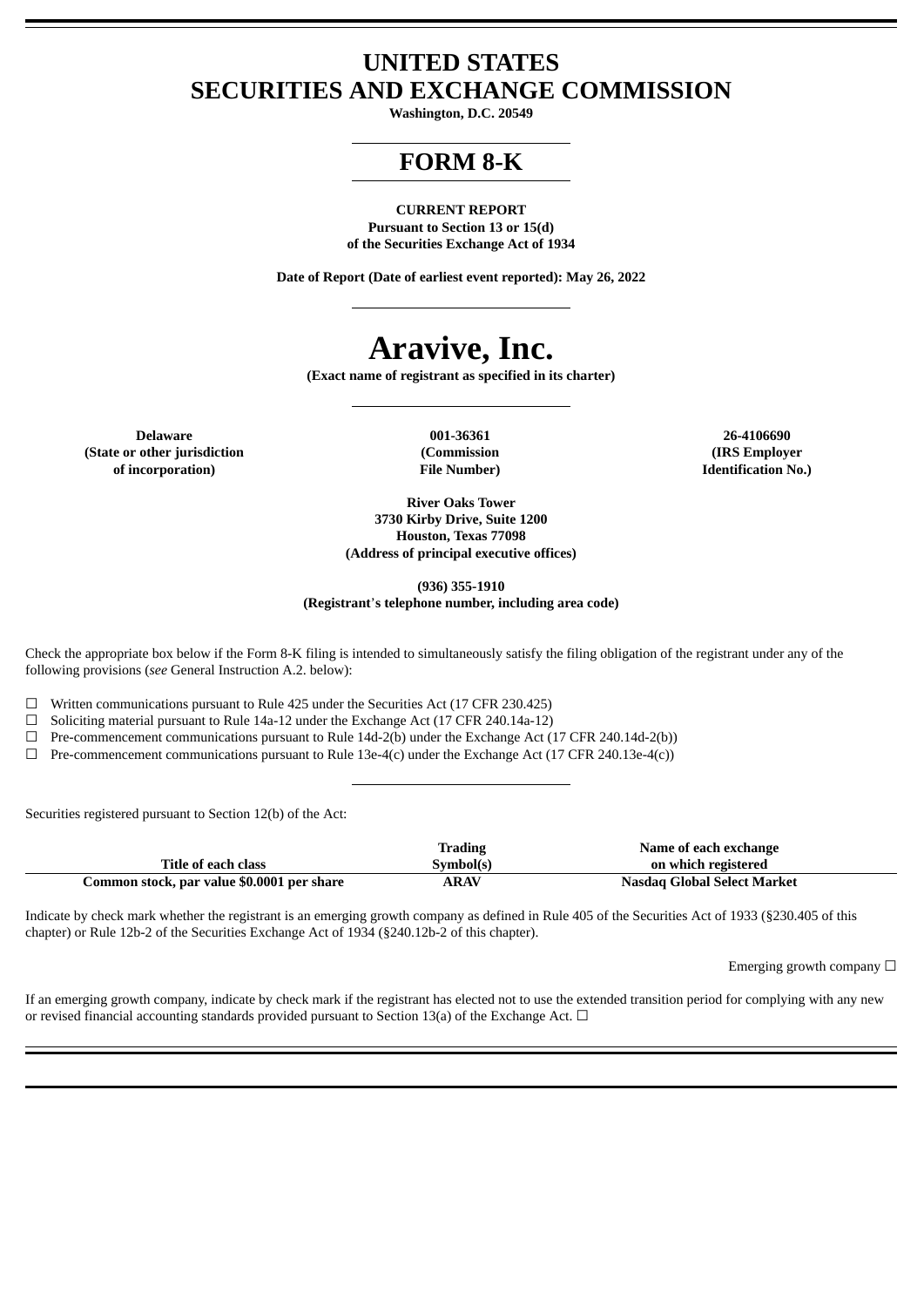# **Item 7.01. Regulation FD Disclosure.**

On May 26, 2022, Aravive, Inc. (the "Company") issued a press release announcing the presentation of updated Phase 1b/2 ccRCC data at the 2022 American Society of Clinical Oncology (ASCO) annual meeting, taking place June 3-7 in Chicago (the "2022 ASCO Annual Meeting").

A summary of the interim Phase 1b results include (as of April 30, 2022, the cut-off date):

- Batiraxcept 15 mg/kg in combination with cabozantinib 60 mg has a manageable safety profile in previously treated ccRCC; no dose-limiting toxicities have been observed; a similar safety profile was observed across the 15 mg/kg and 20 mg/kg dose cohorts.
- Batiraxcept given every 2 weeks suppressed serum GAS6 to below the level of quantitation in 25/26 patients (1 patient did not have an assessment), showing a clear pharmacokinetic (PK)/pharmacodynamic (PD) relationship; 23/26 patients had batiraxcept trough levels above the minimally efficacious concentration of 13.8 mg/L by Cycle 2.
- The confirmed + unconfirmed response rate in the total population was 46% with a 50% confirmed response rate in the 15mg/kg (RP2D) batiraxcept group.
- The proportion of patients in the total population who were progression free at 7 months was 71%.
- The proportion of patients in the total population who had a duration of response of at least 7 months was 75%.
- A baseline biomarker enriched the confirmed response rate in the RP2D (15mg/kg) biomarker high population to 67%, increased the proportion of
- patients progression free at 7 months to 91% and increased the proportion of patients who had a duration of response of at least 7 months to 80%.
- 58% (15/26) of total population achieved a better response on the batiraxcept trial than they did with their therapy prior to study entry, which was only 23%.
- The safety and clinical activity of this combination together with PK/PD data support a RP2D of 15 mg/kg.

A copy of the abstract titled "A Phase 1b/2 study of batiraxcept (AVB-S6-500) in combination with cabozantinib in patients with advanced or metastatic clear cell renal cell (ccRCC) carcinoma who have received front-line treatment (NCT04300140)" and "A Phase 1b/2 study of batiraxcept (AVB-S6-500) in combination with cabozantinib, cabozantinib and nivolumab, and as monotherapy in patients with advanced or metastatic clear cell renal cell carcinoma (NCT04300140)" are filed as exhibits to this Current Report on Form 8-K.

The information in this Item 7.01 and in the press release furnished as Exhibit 99.1 to this Current Report on Form 8-K shall not be deemed to be "filed" for purposes of Section 18 of the Securities Exchange Act of 1934, as amended, or otherwise subject to the liabilities of that section or Sections 11 and 12(a)(2) of the Securities Act of 1933, as amended and shall not be incorporated by reference into any filing with the U.S. Securities and Exchange Commission made by the Company, whether made before or after the date hereof, regardless of any general incorporation language in such filing.

The press release furnished as Exhibit 99.1 to this Current Report on Form 8-K includes "safe harbor" language pursuant to the Private Securities Litigation Reform Act of 1995, as amended, indicating that certain statements contained therein are "forward-looking" rather than historical.

#### **Item 8.01. Other Events.**

The Company presented updated Phase 1b/2 ccRCC data at the 2022 ASCOAnnual Meeting.

A summary of the interim Phase 1b results include (as of April 30, 2022, the cut-off date):

- Batiraxcept 15 mg/kg in combination with cabozantinib 60 mg has a manageable safety profile in previously treated ccRCC; no dose-limiting toxicities have been observed; a similar safety profile was observed across the 15 mg/kg and 20 mg/kg dose cohorts.
- Batiraxcept given every 2 weeks suppressed serum GAS6 to below the level of quantitation in 25/26 patients (1 patient did not have an assessment), showing a clear pharmacokinetic (PK)/pharmacodynamic (PD) relationship; 23/26 patients had batiraxcept trough levels above the minimally efficacious concentration of 13.8 mg/L by Cycle 2.
- The confirmed + unconfirmed response rate in the total population was 46% with a 50% confirmed response rate in the 15mg/kg (RP2D) batiraxcept group.
- The proportion of patients in the total population who were progression free at 7 months was 71%.
- The proportion of patients in the total population who had a duration of response of at least 7 months was 75%.
- A baseline biomarker enriched the confirmed response rate in the RP2D (15mg/kg) biomarker high population to 67%, increased the proportion of
- patients progression free at 7 months to 91% and increased the proportion of patients who had a duration of response of at least 7 months to 80%.
- 58% (15/26) of total population achieved a better response on the batiraxcept trial than they did with their therapy prior to study entry, which was only 23%.
- The safety and clinical activity of this combination together with PK/PD data support a RP2D of 15 mg/kg.

#### **Item 9.01 Financial Statements and Exhibits.**

(d) Exhibits.

| Exhibit       |                                                                                                                                      |
|---------------|--------------------------------------------------------------------------------------------------------------------------------------|
| <b>Number</b> | <b>Exhibit Description</b>                                                                                                           |
| 99.1          | Press Release of Aravive, Inc.                                                                                                       |
| 99.2          | Abstract titled "A Phase 1b/2 study of batiraxcept (AVB-S6-500) in combination with cabozantinib in patients with advanced or        |
|               | metastatic clear cell renal cell (ccRCC) carcinoma who have received front-line treatment (NCT04300140)"                             |
| 99.3          | Abstract titled "A Phase 1b/2 study of batiraxcept (AVB-S6-500) in combination with cabozantinib, cabozantinib and nivolumab, and as |
|               | monotherapy in patients with advanced or metastatic clear cell renal cell carcinoma (NCT04300140)"                                   |
| 104           | Cover Page Interactive Data File (embedded within the Inline XBRL document)                                                          |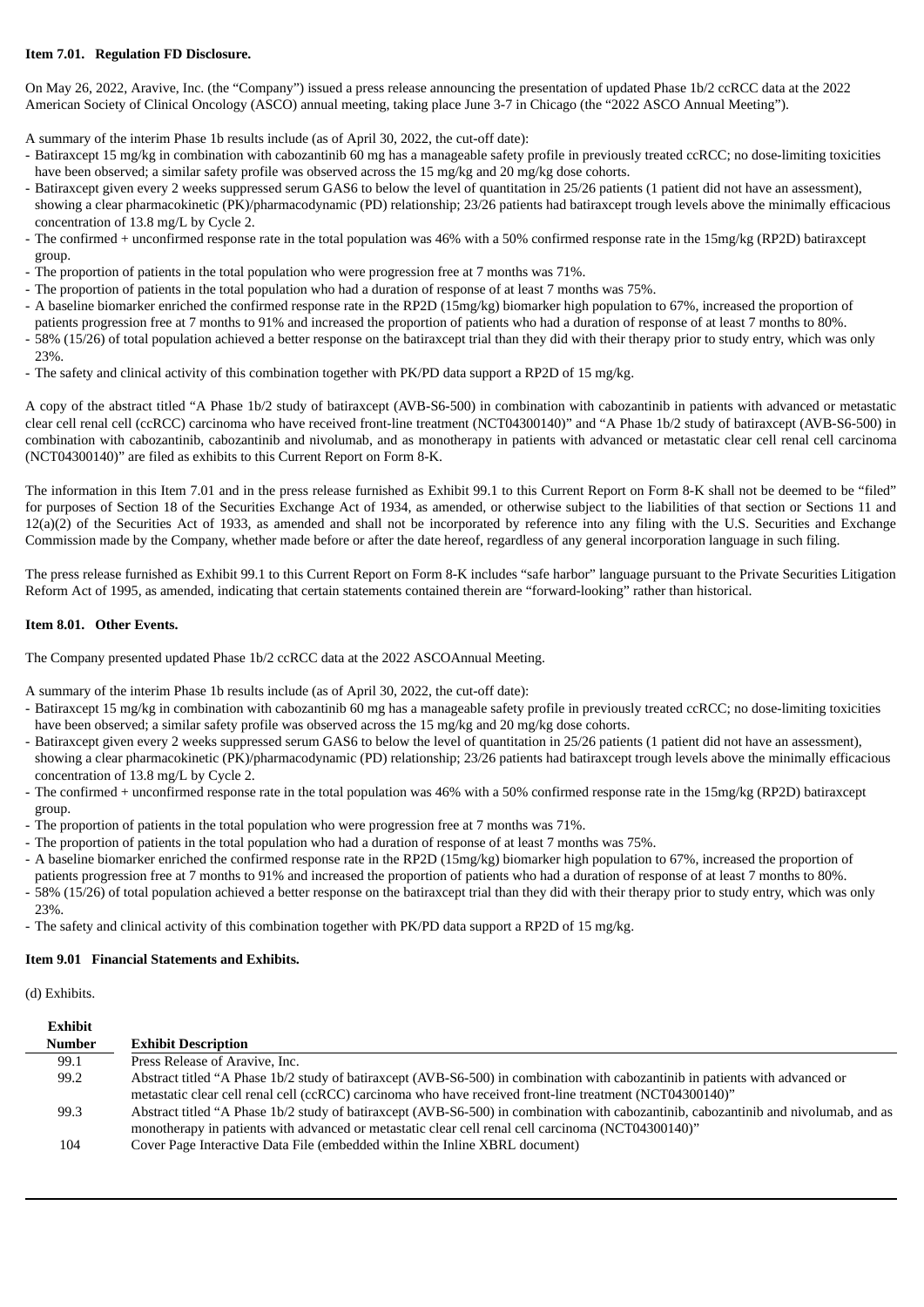# **SIGNATURES**

Pursuant to the requirements of the Securities Exchange Act of 1934, as amended, the registrant has duly caused this report to be signed on its behalf by the undersigned hereunto duly authorized.

Date: May 26, 2022 **ARAVIVE, INC.** (Registrant)

> By: /s/ Gail McIntyre Name: Gail McIntyre Title: Chief Executive Officer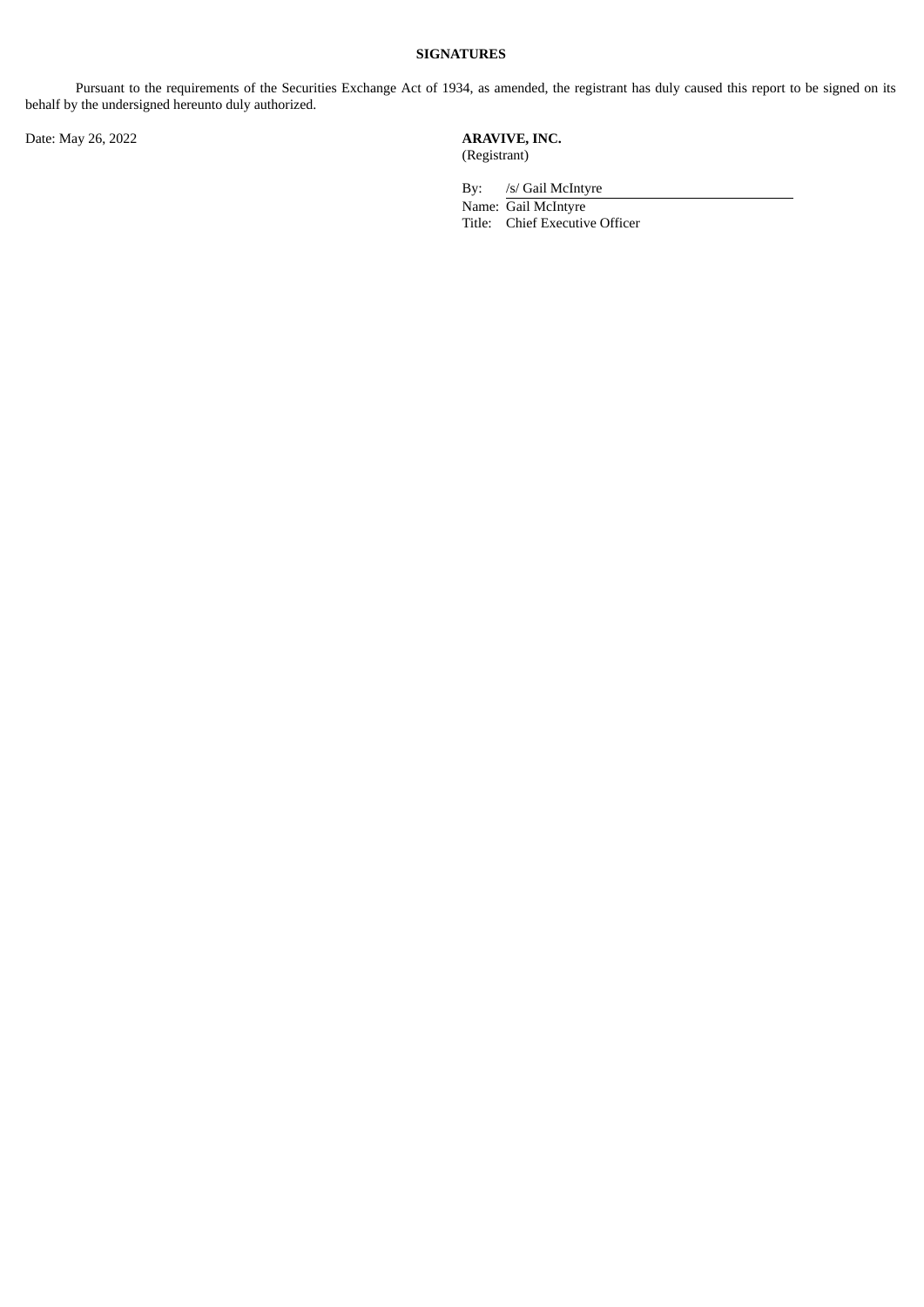

## Aravive Presents Updated Clinical Data at ASCO Showing Continued Best-in-Class Potential of Batiraxcept in Advanced or Metastatic clear **cell Renal Cell Carcinoma (ccRCC)**

- Abstract selected for oral discussion on Genitourinary Cancer on Saturday June 4, 2022
- Development of biomarker offers the potential of a first in class targeted therapy in renal cancer
- Company has a registrational path for potential accelerated approval as well as full approval of batiraxcept in 2L+ ccRCC

**Houston, TX, May 26, 2022** - Aravive, Inc. (Nasdaq: ARAV, "the Company"), a late clinical-stage oncology company developing targeted therapeutics to treat metastatic disease, today announced the presentation of updated Phase 1b/2 ccRCC data at the 2022 American Society of Clinical Oncology (ASCO) annual meeting, taking place June 3-7, 2022 in Chicago. The abstract presents the updated response rate, landmark progression-free-survival data, and biomarker data.

"We are jubilant about the selection of the poster on the use of batiraxcept in 2L+ ccRCC for oral discussion at this year's ASCO annual meeting," said Gail McIntyre, Ph.D., DABT, Chief Executive Officer of Aravive. "This is a rare opportunity provided only to select abstracts at this meeting. Batiraxcept continues to show best-in-class potential in advanced or metastatic clear cell renal carcinoma, platinum resistant ovarian cancer, and pancreatic cancer. Enrollment in the registration directed Phase 3 program in PROC remains on pace to complete this year and we look forward to providing updates on the renal and pancreatic cancer programs throughout 2022."

| <b>Abstract</b>      | A Phase 1b/2 study of batiraxcept (AVB-S6-500) in combination with cabozantinib in patients with advanced or metastatic clear cell |  |  |  |
|----------------------|------------------------------------------------------------------------------------------------------------------------------------|--|--|--|
| Title:               | renal cell carcinoma (ccRCC) who have received front-line treatment (NCT04300140)                                                  |  |  |  |
| Abstract             | 4511 (Poster Discussion Session – Data will be presented)                                                                          |  |  |  |
| Number:              |                                                                                                                                    |  |  |  |
| Poster               | Genitourinary Cancer—Kidney and Bladder                                                                                            |  |  |  |
| <b>Session:</b>      |                                                                                                                                    |  |  |  |
| <b>Session Date:</b> | Poster Presentation: Saturday, June 4, 2022,1:15 PM - 4:15 PM CDT                                                                  |  |  |  |
|                      | Discussion: Saturday, June 4, 2022, 4:30 PM CDT (5:30 PM EDT)                                                                      |  |  |  |
|                      |                                                                                                                                    |  |  |  |
| <b>Abstract</b>      | A Phase 1b/2 study of batiraxcept (AVB-S6-500) in combination with cabozantinib, cabozantinib and nivolumab, and as monotherapy in |  |  |  |
| Title:               | patients with advanced or metastatic clear cell renal cell carcinoma (NCT04300140)                                                 |  |  |  |
| <b>Abstract</b>      | $TPS4599$ (Trials in Progress poster $-$ No data presented)                                                                        |  |  |  |
| Number:              |                                                                                                                                    |  |  |  |
| Poster               | Genitourinary Cancer—Kidney and Bladder                                                                                            |  |  |  |

Of note, 100% of patients had received a prior immunotherapy, 77% of the patients were in the IMDC (International Metastatic RCC Database Consortium) Risk Score of intermediate or poor, and 39% of the patients had received 2 or more prior lines of therapy prior to study entry.

A summary of the interim Phase 1b results include (as of April 30, 2022, the cut-off date):

**Session Date:** Saturday, June 4, 2022, 1:15 PM-4:15 PM CDT

- Batiraxcept 15 mg/kg in combination with cabozantinib 60 mg has a manageable safety profile in previously treated ccRCC; no dose-limiting toxicities have been observed; a similar safety profile was observed across the 15 mg/kg and 20 mg/kg dose cohorts.
- Batiraxcept given every 2 weeks suppressed serum GAS6 to below the level of quantitation in 25/26 patients (1 patient did not have an assessment), showing a clear pharmacokinetic (PK)/pharmacodynamic (PD) relationship; 23/26 patients had batiraxcept trough levels above the minimally efficacious concentration of 13.8 mg/L by Cycle 2.
- The confirmed + unconfirmed response rate in the total population was 46% with a 50% confirmed response rate in the 15mg/kg (RP2D) batiraxcept group.
- The proportion of patients in the total population who were progression free at 7 months was 71%.
- The proportion of patients in the total population who had a duration of response of at least 7 months was 75%.
- A baseline biomarker enriched the confirmed response rate in the RP2D (15mg/kg) biomarker high population to 67%, increased the proportion of
- patients progression free at 7 months to 91% and increased the proportion of patients who had a duration of response of at least 7 months to 80%. - 58% (15/26) of total population achieved a better response on the batiraxcept trial than they did with their therapy prior to study entry, which was only 23%.
- The safety and clinical activity of this combination together with PK/PD data support a RP2D of 15 mg/kg.

#### **About Aravive**

**Session:**

Aravive, Inc. is a late clinical-stage oncology company developing targeted therapeutics to treat metastatic disease. Our lead product candidate, batiraxcept (formerly AVB-500), is an ultra-high affinity decoy protein that binds to GAS6, the sole ligand that activates AXL, inhibiting metastasis, tumor growth, and restoring sensitivity to anti-cancer agents. Batiraxcept has been granted Fast Track Designation by the U.S. FDA and Orphan Drug Designation by European Commission in PROC. Batiraxcept is in an active registrational Phase 3 trial in platinum resistant ovarian cancer (NCT04729608), a Phase 1b/2 trial in clear cell renal cell carcinoma (NCT04300140), and a Phase 1b/2 trial in pancreatic adenocarcinoma (NCT04983407). The Company is based in Houston, Texas and received a Product Development Award from the Cancer Prevention & Research Institute of Texas (CPRIT) in 2016. Additional information at www.aravive.com.

#### **Forward Looking Statements**

This press release includes forward-looking statements within the meaning of the Private Securities Litigation Reform Act of 1995 on our current expectations and projections about future events. In some cases, forward-looking statements can be identified by terminology such as "may," "should," "potential," "continue," "expects," "anticipates," "intends," "plans," "believes," "estimates," and similar expressions and include statements regarding development of the biomarker offering the potential of a first in class targeted therapy in renal cancer, having a registrational path for potential accelerated approval as well as full approval of batiraxcept in 2L+ ccRCC, enrollment in the registration directed Phase 3 program in PROC remaining on pace to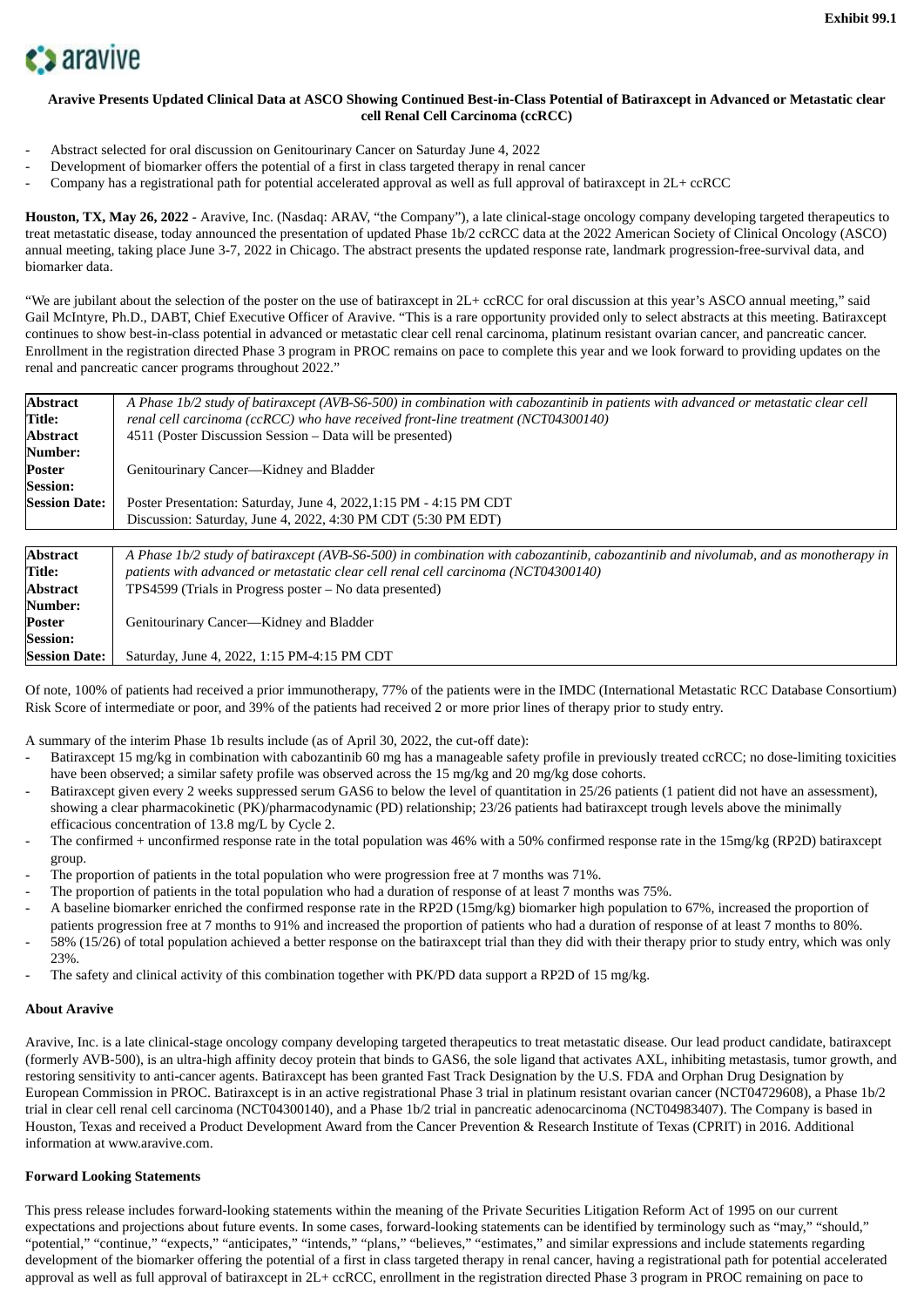complete this year and providing updates on the renal and pancreatic cancer programs throughout 2022. Forward-looking statements are based on current beliefs and assumptions, are not guarantees of future performance and are subject to risks and uncertainties that could cause actual results to differ materially from those contained in any forward-looking statement as a result of various factors, including, but not limited to, risks and uncertainties related to: the ability of the biomarker to offer the potential of a first in class targeted therapy in renal cancer, the ability to obtain accelerated approval as well as full approval of batiraxcept in  $2L + c\text{cRCC}$ ; the ability to report data from the current clinical trials in accordance with current timelines, the data from patients treated in the future with batiraxcept being consistent with the results reported, the ability to enroll the expected number of patients, the impact of COVID-19 on the Company's clinical strategy, clinical trials, supply chain and fundraising, the Company's ability to expand development into additional indications, the Company's dependence upon batiraxcept, batiraxcept's ability to have favorable results in clinical trials, the clinical trials of batiraxcept having results that are as favorable as those of preclinical and clinical trials, the ability to receive regulatory approval, potential delays in the Company's clinical trials due to regulatory requirements or difficulty identifying qualified investigators or enrolling patients; the risk that batiraxcept may cause serious side effects or have properties that delay or prevent regulatory approval or limit its commercial potential; the risk that the Company may encounter difficulties in manufacturing batiraxcept; if batiraxcept is approved, risks associated with its market acceptance, including pricing and reimbursement; potential difficulties enforcing the Company's intellectual property rights; the Company's reliance on its licensor of intellectual property and financing needs. The foregoing review of important factors that could cause actual events to differ from expectations should not be construed as exhaustive and should be read in conjunction with statements that are included herein and elsewhere, including the risk factors included in the Company's Annual Report on Form 10-K for the fiscal year ended December 31, 2021, recent Current Reports on Form 8-K and subsequent filings with the SEC. Except as required by applicable law, the Company undertakes no obligation to revise or update any forward-looking statement, or to make any other forward-looking statements, whether as a result of new information, future events or otherwise.

#### **Contact:**

Marek Ciszewski, J.D. Vice President, Investor Relations Marek@Aravive.com (562) 373-5787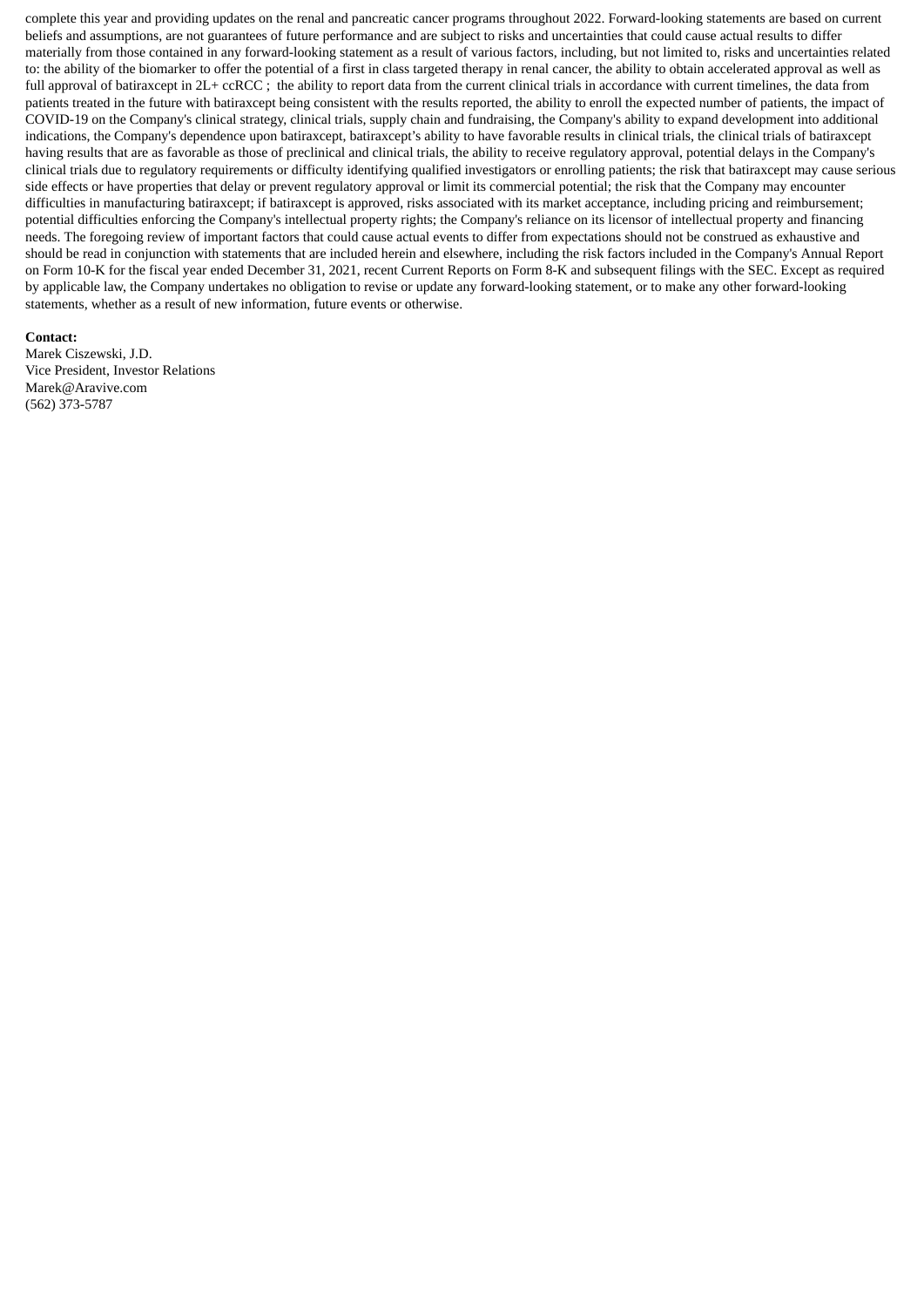### A Phase 1b/2 study of Batiraxcept (AVB-S6-500) in combination with cabozantinib in patients with advanced or metastatic clear cell renal cell **carcinoma (ccRCC) received front-line treatment (NCT04300140)**

**Background:** AXL is up-regulated by hypoxia-inducible factor-1 signaling in both VHL-deficient and hypoxic tumor cells and plays a critical role in the metastatic phenotype of ccRCC. Batiraxcept is a recombinant fusion protein containing an extracellular region of human AXL combined with the human immunoglobulin G1 heavy chain (Fc), demonstrating highly potent, specific AXL inhibition.

**Methods:** Batiraxcept at doses of 15 and 20 mg/kg, plus cabozantinib 60 mg daily, was evaluated using a 3+3 dose escalation study design. The primary objective was safety; secondary and exploratory objectives included identification of the recommended phase 2 dose (RP2D), overall response rate (ORR), and duration of response (DOR). Correlation of serum soluble AXL (sAXL)/GAS6 with ORR was evaluated. Key eligibility criteria include previously treated (2L+) ccRCC patients; prior treatment with cabozantanib was not allowed. sAXL/GAS6 was evaluated at baseline.

**Results:** Data as of 4-February-2022, Phase 1b enrolled 26 patients, 16 patients treated with 15 mg/kg and 10 patients with 20 mg/kg dose of batiraxcept. Baseline characteristics: median age 60 (40-81); male 22 (85%); median prior line of therapy 1 (1-5); IMDC risk group of favorable 6 (23%); prior VEGF inhibitor 15 (58%); 100% with prior immunotherapy.

At median follow up of 4.9 months, 92% (n=24) patients remained on the study. No dose limiting toxicities were observed at either 15 mg/kg or 20 mg/kg dose. Batiraxcept and cabozantinib related adverse events (AEs) occurred in 17 subjects (65%). Most common related AE include decreased appetite 31% (n=8), diarrhea and fatigue 23% (n=6). Grade 3 related AEs occurred in 4 patients (15%) including diarrhea, thromboembolism, hypertension, small bowel obstruction, and thrombocytopenia (n=1, 4% each) being most common. No grade 4 or 5 related AEs were observed.

The ORR was 46% (n=12, partial response [PR], Table 1). No patients had progressive disease as a best response. Among the patients who had baseline sAXL/GAS6 ratio of ≥ 2.3, the ORR was 67% (12/18). Regardless of baseline sAXL/GAS6 ratio, 3-month DOR was 100%; and 6-month progression free survival was 79%. Batiraxcept PK levels were similar across both doses and GAS6 levels suppressed through the dosing period.

**Conclusions:** Batiraxcept plus cabozantinib is well tolerated. The RP2D of batiraxcept was identified as 15 mg/kg. Early efficacy signals were observed including 100% DOR at 3 months. Baseline sAXL/GAS6 may serve as a potential biomarker to enrich the population.

| Table 1                                   | <b>Entire Cohort</b><br>$N=26(%)$ | Batiraxcept<br>15 mg/kg Cohort<br>$N=16(%)$ | Batiraxcept<br>20 mg/kg Cohort<br>$N=10(%)$ |
|-------------------------------------------|-----------------------------------|---------------------------------------------|---------------------------------------------|
| $ORR$ (confirmed $+$ unconfirmed)         | 12 PR (46)                        | 9 PR (56)                                   | 3 PR (30)                                   |
| $DOR$ (3-month)                           | 26(100)                           | 26(100)                                     | Not reached                                 |
| Any Grade related AEs                     | 17 (65)                           | 11 (69)                                     | 6(60)                                       |
| $\blacksquare$ Grade $\geq$ 3 related AEs | 4(15)                             | 2(13)                                       | 2(20)                                       |